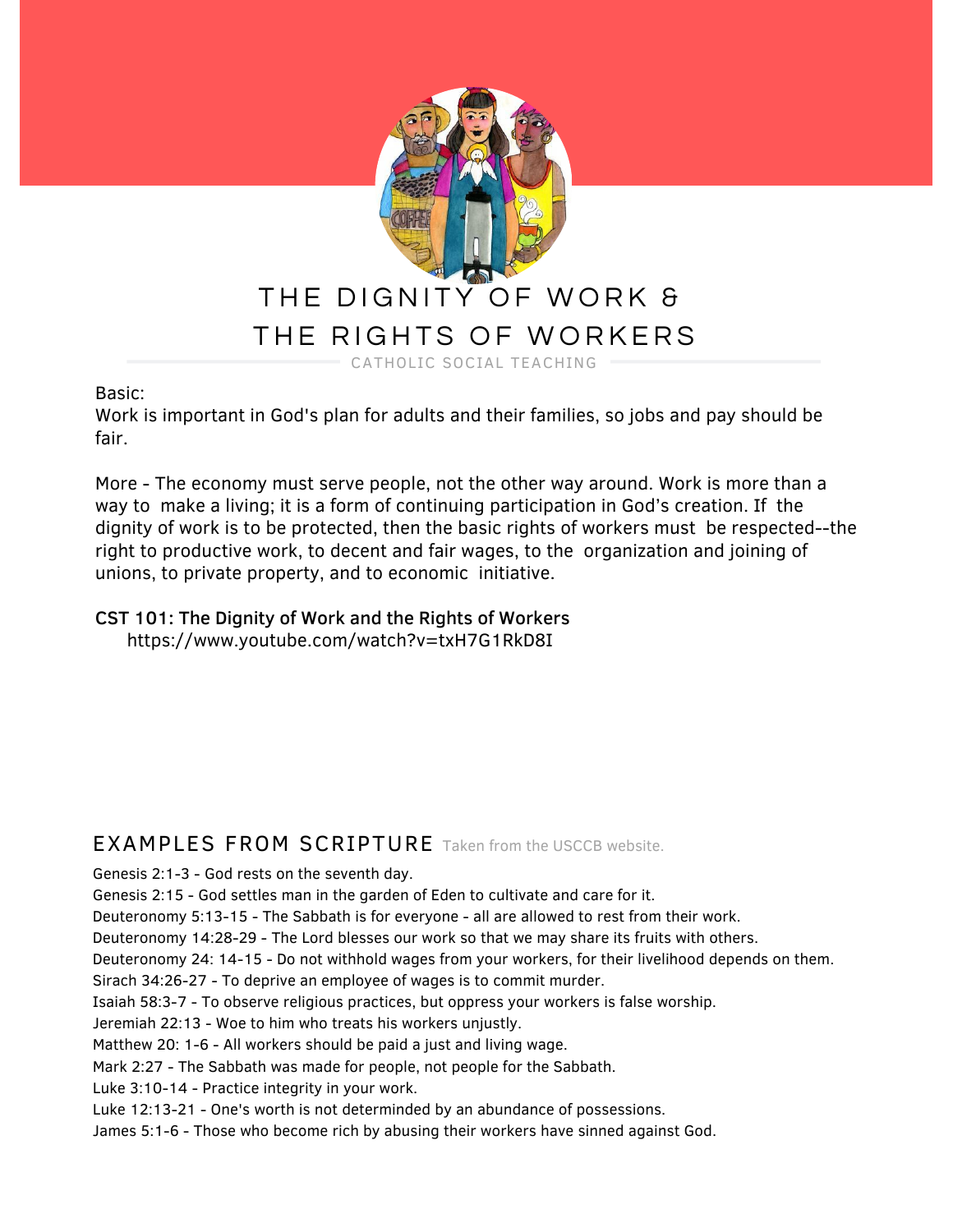

# DIGNITY OF WORK & THE RIGHTS OF WORKERS

PRAYER SERVICE

SET UP

- Place this week's picture in your prayer area
- Light a candle
- Open Bible to Matthew 20:1-14

### GATHER

*Gather around your prepared prayer space. Take a minute to quiet the noise around you and turn your focus towards God.*

Leader: In the name of the Father, and of the Son, and of the Holy Spirit. Amen.

Opening Song: Open My Eyes Lord

Open my eyes, Lord. Help me to see your face. Open my eyes, Lord. Help me to see.

Open my ears, Lord. Help me to hear your voice. Open my ears, Lord. Help me to hear.

Open my heart, Lord. Help me to love like you. Open my heart, Lord. Help me to love.

I live within you. Deep in your heart, O Love. I live within you. Rest now in me.

# LISTEN

*Now take time to listen to God speaking to you through Scripture.*

Reader 1: A reading from the Gospel of Matthew

"For the kingdom of heaven is like a landowner who went out early in the morning to hire laborers for his vineyard. After agreeing with the laborers for the usual daily wage, he sent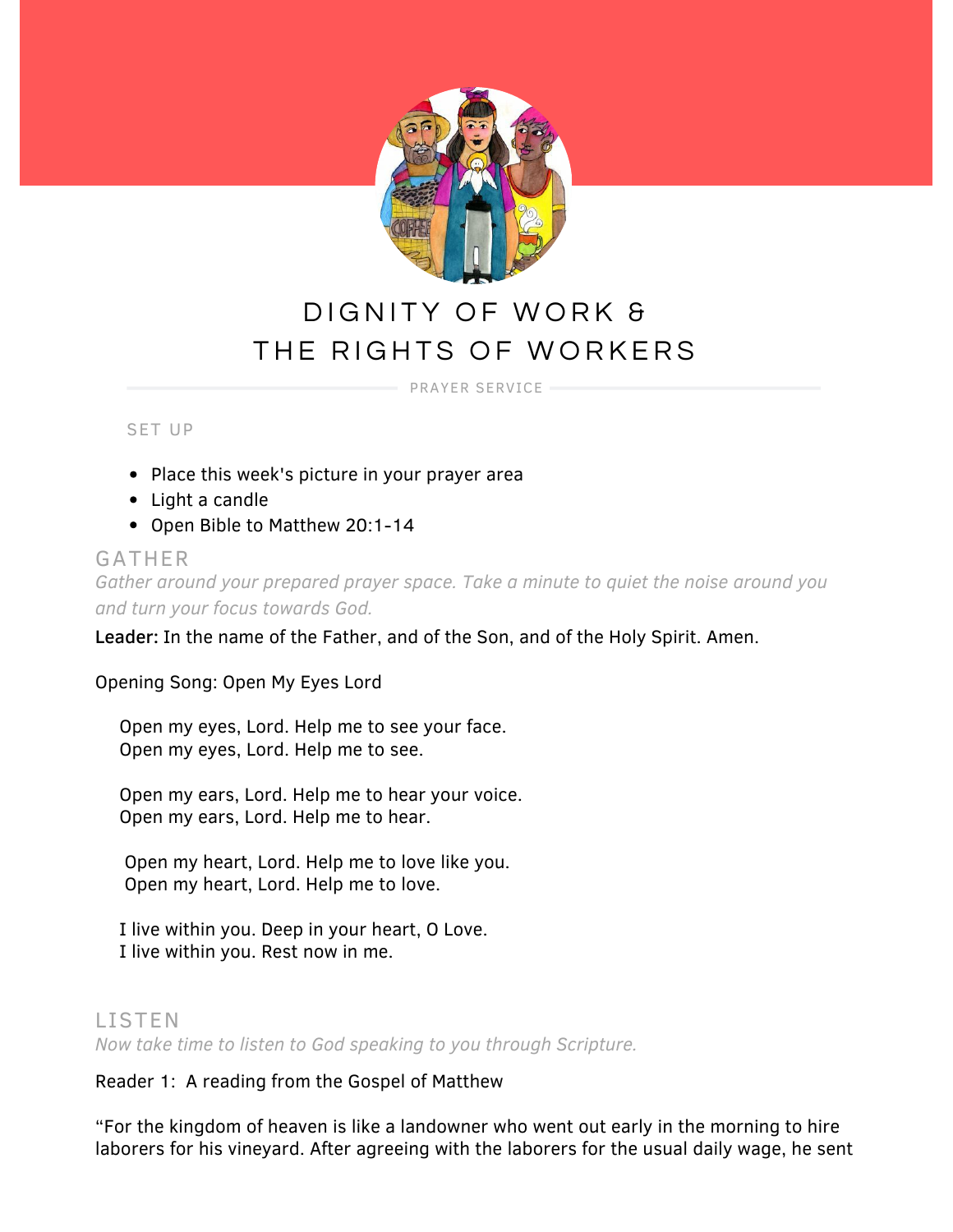them into his vineyard. When he went out about nine o'clock, he saw others standing idle in the marketplace; and he said to them, 'You also go into the vineyard, and I will pay you whatever is right.' So they went. When he went out again about noon and about three o'clock, he did the same. And about five o'clock he went out and found others standing around; and he said to them, 'Why are you standing here idle all day?' They said to him, 'Because no one has hired us.' He said to them, 'You also go into the vineyard.' When evening came, the owner of the vineyard said to his manager, 'Call the laborers and give them their pay, beginning with the last and then going to the first.' When those hired about five o'clock came, each of them received the usual daily wage. Now when the first came, they thought they would receive more; but each of them also received the usual daily wage. And when they received it, they grumbled against the landowner, saying, 'These last worked only one hour, and you have made them equal to us who have borne the burden of the day and the scorching heat.' But he replied to one of them, 'Friend, I am doing you no wrong; did you not agree with me for the usual daily wage? Take what belongs to you and go; I choose to give to this last the same as I give to you.

# The Word of the Lord,

ALL: Thanks be to God.

# SHARE

*Pick a couple questions to talk about for a few minutes. If you get stuck on a question, just move on to a different one.*

- $\bullet$ Why do you think the man kept going out looking for people to work throughout the day?
- $\bullet$ The man asked the people why they were standing idle. Why do you think it is important for people to work?
- Was it fair for the workers to all receive the same pay? If not, how was the man  $\bullet$ unfair? Did he pay anyone less than a fair day's wage?
- How can this passage help us reflect on the relationship between work,  $\bullet$ sufficient wages and human dignity?
- $\bullet$ Why does every person have a right to decent work?

# LISTEN

*In light of the conversation you just had, read through the reading again.*

# Reader 2: A reading from the Gospel of Matthew

"For the kingdom of heaven is like a landowner who went out early in the morning to hire laborers for his vineyard. After agreeing with the laborers for the usual daily wage, he sent them into his vineyard. When he went out about nine o'clock, he saw others standing idle in the marketplace; and he said to them, 'You also go into the vineyard, and I will pay you whatever is right.' So they went. When he went out again about noon and about three